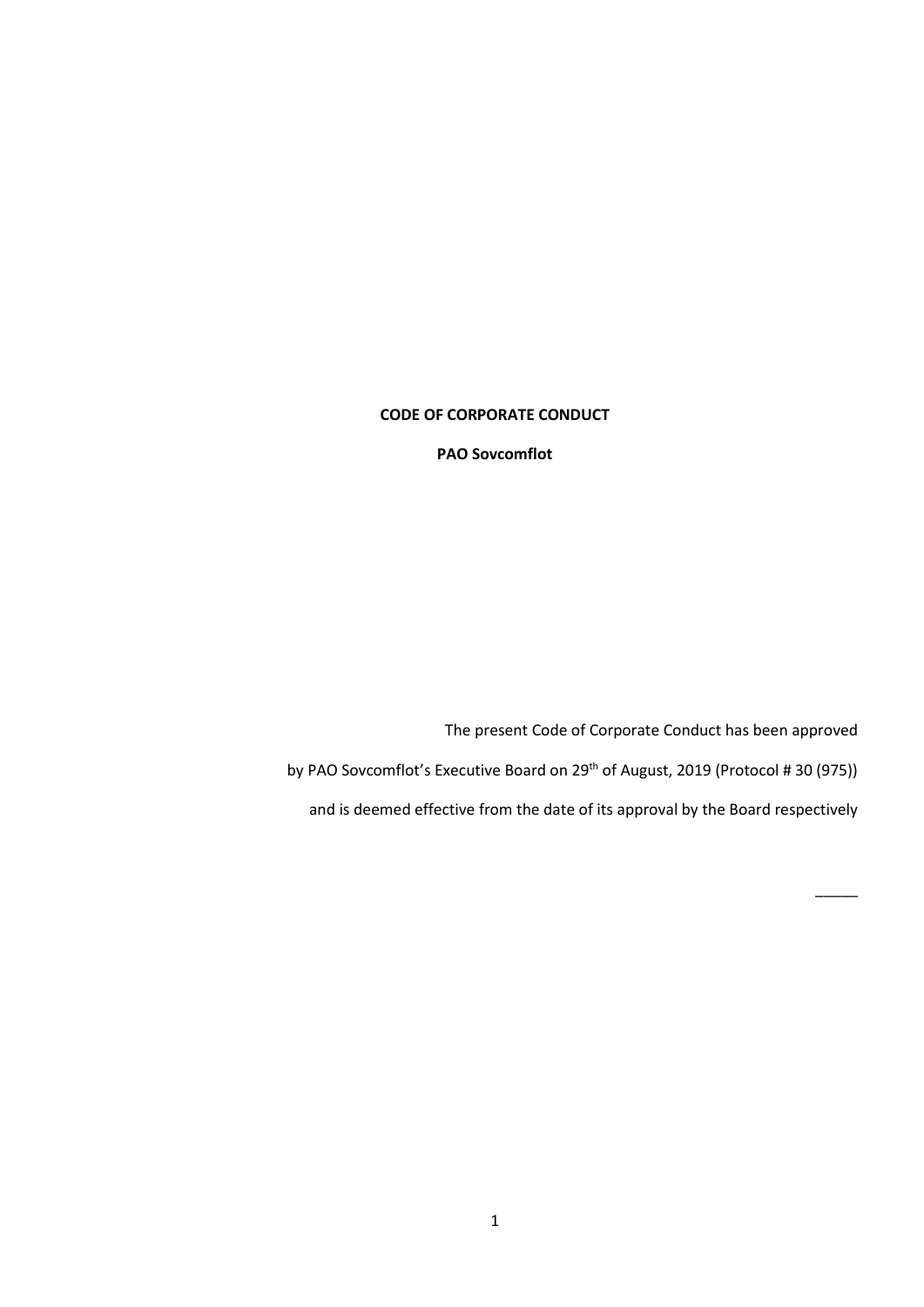## **Contents**

- 1. Sovcomflot Group Principles
- 2. Protection of Reputation
- 3. Health Safety Security Environment (HSSE) Excellence
- 4. Working Conditions
- 5. Confidentiality
- 6. Ethical Behavior
- 7. Press and Social Media
- 8. Conflicts of Interests
- 9. Documentation Retention
- 10. Modern Slavery and Human Trafficking Statement
- 11. Open Reporting
- 12. Commitment to Сode of Corporate Conduct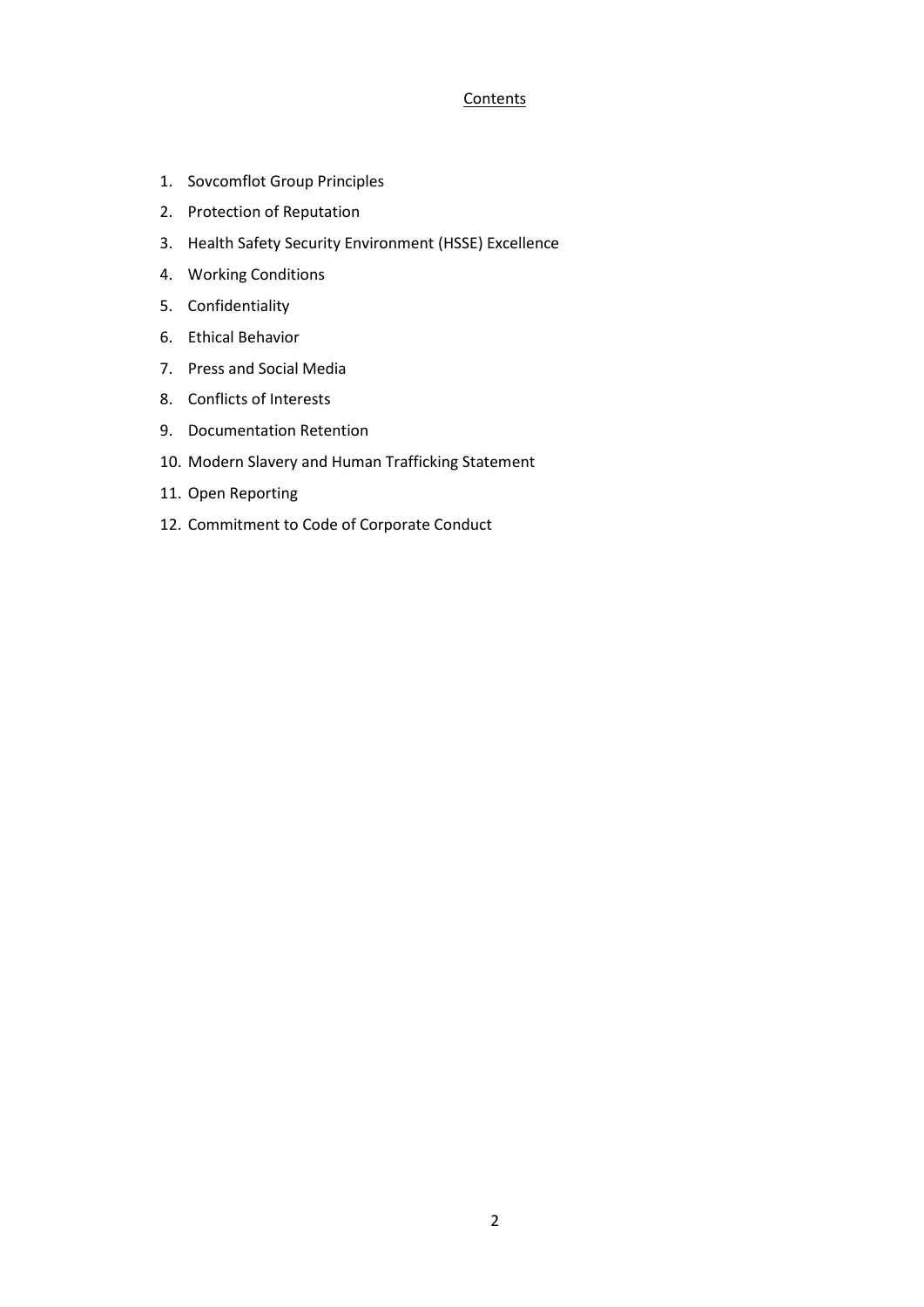### **1. Sovcomflot Group Principles**

This Code of Conduct is adopted by the Executive Board of PAO Sovcomflot and applies to every employee in every company of Sovcomflot Group, being an essential element of all employment relationships. All employees across all countries where the Sovcomflot group of companies (hereinafter referred to as "Sovcomflot", "Sovcomflot Group", "SCF" or the "Company") operates should familiarize themselves with this Code and commit to comply with it and with all other polices applicable to SCF staff members. The goal of this Code is to enable employees to act responsibly and accountably in their daily work and to exercise diligence in their judgment and decision making.

This Code of Conduct comprises a set of principles and core values which support ethical behaviour and decision making across Sovcomflot Group. All SCF employees worldwide must adhere to this Code and engage with any third parties who work on behalf of Sovcomflot to ensure that they also act in accordance with this Code in order to maintain SCF's reputation as a leader of the global shipping industry.

Each SCF employee has an obligation to act responsibly and in accordance with all applicable laws and regulations and to do everything reasonably possible in all their business dealings and in the provision of services to customers to create the best outcomes for SCF Group, while at the same time prudently managing risks.

Sovcomflot Group works with world-class charterers, leading oil and gas companies and traders who care strongly about their own reputation. In order to meet customers' expectations SCF strives to adhere to the highest standards of ethical and professional behavior while always engaging only in lawful activity. It is the responsibility of each employee to ensure that all actions and decisions are always taken in accordance with those standards and with a view to creating economic value and longterm profitability for SCF Group and all its stakeholders and to enhance SCF's reputation and integrity.

# **2. Protection of Reputation**

Sovcomflot is an industry leader and its reputation is one of its most valuable assets. Every SCF employee is responsible for protecting SCF's reputation through their actions and decisions.

Sovcomflot's core values - Safety ("Safety Comes First"), Honesty, Respect and Motivation – are established in order to protect Company's reputation and serve as a foundation for this Code of Conduct.

### **Safety - Safety Comes First**

SCF places great emphasis on a systematic approach to health, safety, security, quality, energy and environmental management in order to achieve continuous improvement in performance. Sovcomflot manages these matters as critical business activities, sets targets and objectives, measures, analyses and reports performance internally and externally. SCF continually looks for ways to reduce the environmental impact of its operations and services.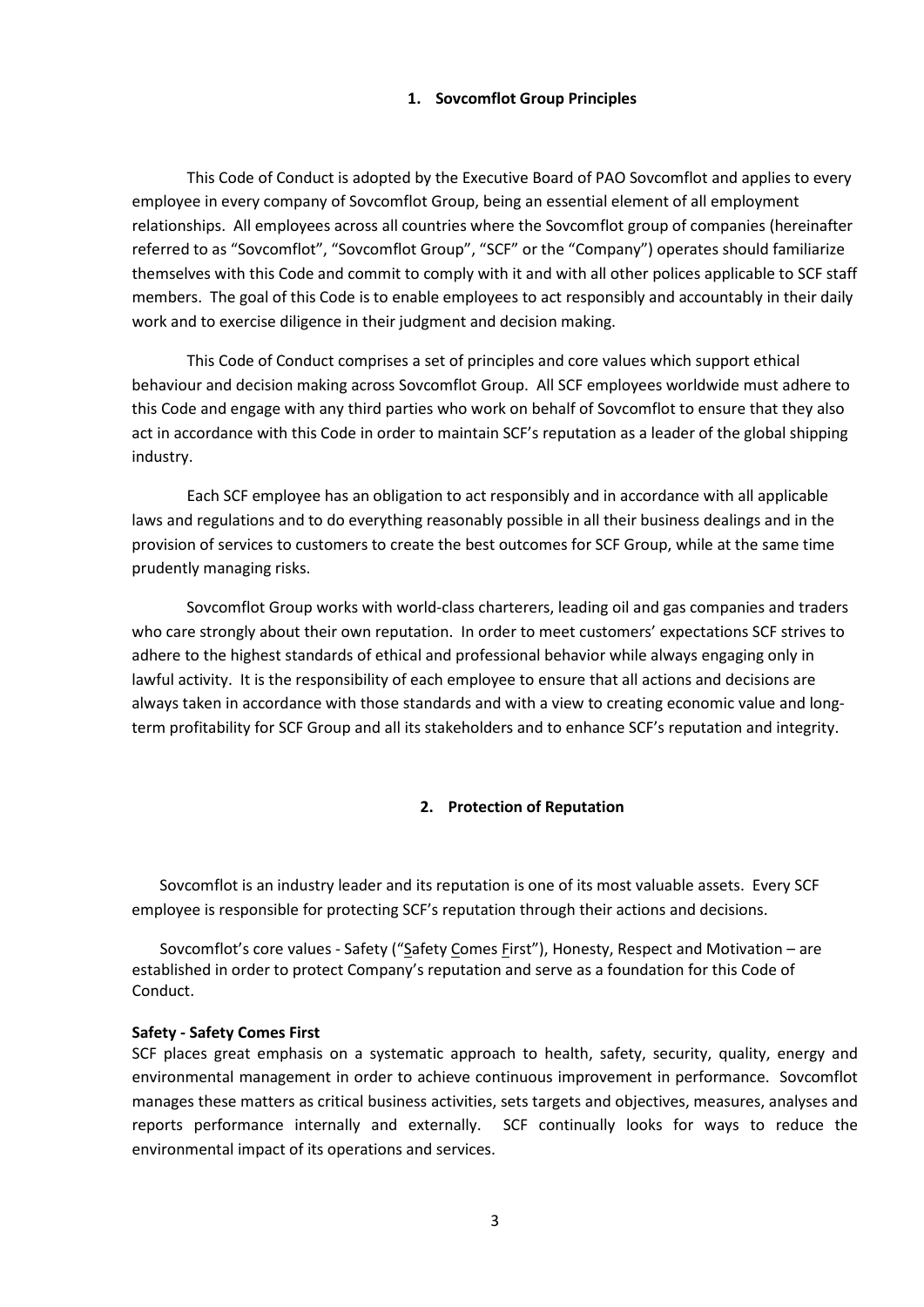### **Honesty**

SCF insists on honesty, integrity and fairness in all aspects of its business and expects the same in the relationships it has with those with whom it does business.

### **Respect**

SCF respects the human rights of its employees and provides them with good and safe working conditions, and competitive terms and conditions of employment.

## **Motivation**

SCF promotes the development and best use of the talents of its employees and creates an inclusive work environment where every employee has an equal opportunity to develop his or her skills and talents. SCF encourages the involvement of employees in the planning and direction of their work and provides them with channels to report concerns. SCF recognises that commercial success depends on the full commitment of all its employees.

In order to protect the Company's reputation SCF employees should not use SCF's name, logo, trademarks, vessels, facilities for personal use without prior authorization or prior agreement. SCF's brand and trademarks represent the Company's image and reputation to the world. Sovcomflot's vessels displaying the SCF name and logo represent those values around the world and it is the combined effort of all employees at sea and onshore to safeguard and promote Sovcomflot's highest industry standards and values.

In order to ensure that business relationships are formed only with reputable and qualified counterparties all SCF staff should evaluate potential partners, suppliers and service providers based on the applicable procedures and the "Know Your Supplier" Questionnaire, where required. Additional information about the due diligence process applicable to third parties is to be found in the Sovcomflot Anti-Bribery and Corruption Policy (ABC Policy).

## **3. Health Safety Security Environment (HSSE) Excellence**

Sovcomflot commits to the highest HSSE standards and best industry practices in all its operations to protect People, Environment, Assets and Reputation. All employees shall ensure adherence to all relevant and applicable rules, regulations and procedures which are in force across the Sovcomflot Group.

To maintain its reputation as one of the leading ship management companies in the world, building on its expertise through innovative solutions, Sovcomflot is always aiming to abide by its watchword "Safety Comes First" and to achieve operational excellence in the provision of ship management services.

In order to maintain and develop HSSE standards of excellence SCF consistently aims for:

- Zero injuries to people
- Zero damage to the environment and a constant reduction of its environmental impact by using energy efficient systems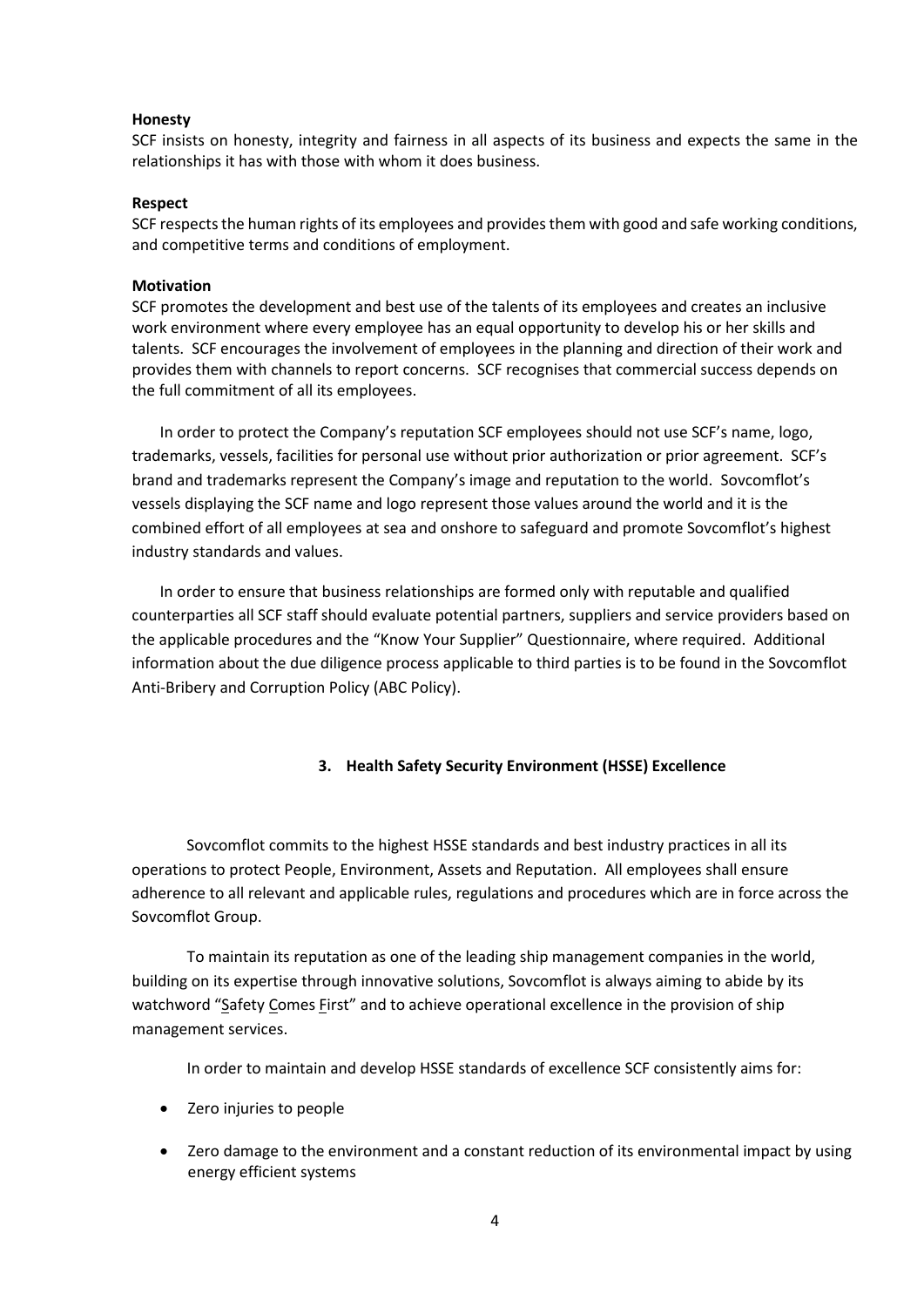- Zero damage to the Company's assets
- Zero damage to the Company's reputation
- Zero rule breaking
- Zero tolerance to any form of bribery or corruption

SCF's main mission is to meet and exceed its customers' and stakeholders' expectations, ensuring stability, growth and value. To achieve this goal all SCF employees are expected to adhere to the following safety and quality guidelines:

- One "Safety Comes First" culture across the entire organization requiring all vessels, shore personnel and contractors to demonstrate their commitment to this goal and to lead by example, continuously promoting a culture of safety
- To control and minimize all identified risks to a level that is low as reasonably practicable thus creating a healthy and safe working environment for all employees
- Business Continuity ensuring that adequate financial and human resources are made available in all our business operations including the resources required to maintain the Company's Safety Management System
- Results-oriented teamwork as a valuable asset by recognizing the strengths, capabilities and limitations of the people within a team and to take the best advantage of the attributes of each team member
- Continuously focus attention on the business, Company and vessel rather than only on the implementation of individual functions
- Only operate vessels with Masters and Officers who have the appropriate competence, experience and training on the particular type and size of vessel
- Ensure that every voyage is carried out with the utmost efficiency to maximize profit through optimization of voyage costs and improvement of TCE, without compromising the safety and quality of day-to-day operations or compliance with the terms and conditions of the fixture as agreed between Sovcomflot and the charterers
- Safe Navigation Excellence on all vessels as the foremost objective for the safety of people, the environment, assets and the protection of SCF's reputation
- Establishing and maintaining measures needed to prevent unlawful actions that might threaten the safety and security of personnel and property on board the Company's vessels
- Follow all safety requirements and ensure appropriate behaviour at all workplaces, whether on board or onshore
- Continuously look for ways to make it easier for parties to do business with Sovcomflot
- Promote honesty, integrity, transparency and the highest standards of business and personal ethics
- Be prepared to respond to potential emergency situations

# **4. Working Conditions**

Sovcomflot Group is extremely sensitive to safety conditions on board its vessels and other workplaces wherever its people may be located. SCF's safety principles and procedures are based on augmenting Russian maritime traditions which are themselves based on respect for knowledge and experience accumulated over decades.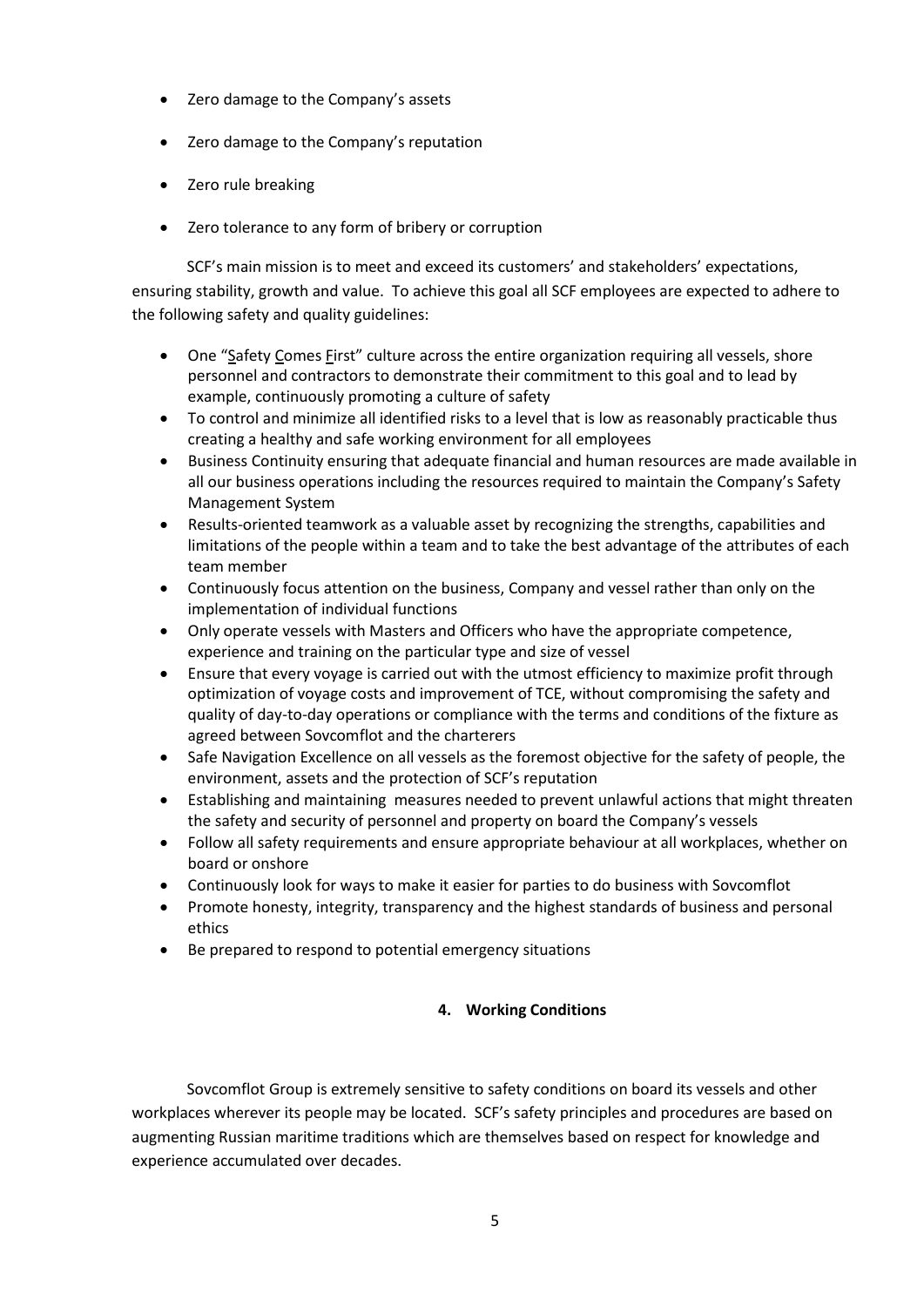All SCF employees shall exercise due diligence when using the Company's property in order to ensure its proper maintenance, security, handling and operation. An employee may be held responsible for any losses caused as a result of the mistreatment or wrongful use (which may include personal use or removal) of SCF property.

All SCF employees are responsible for the safety and security of their workplaces. Employees should comply with all applicable personal security and fire safety regulations and other similar standards, as well as any related country or regional safety polices. All staff should refrain from making verbal or physical threats or commit any acts that adversely impact the work environment. A safe, secure and healthy work environment is one that is free of the adverse effects of drug and alcohol abuse.

Sovcomflot maintains training centers where SCF crews receive regular training and refresher courses. All sea-going personnel engaged in this important element in Sovcomflot's system of professional development and safety awareness, should exercise diligent care while attending such trainings and courses**.**

All employees are expected to maintain and improve their professional skills. Employees are also expected to perform tasks safely, efficiently and effectively using their qualifications, knowledge and experience, and to interact successfully with other people, systems and equipment. All employees should strive to work effectively as a team exercising cooperation and the willingness to work together to achieve a common goal.

In their work all SCF employees should maintain good situational awareness by accurately perceiving the immediate environment around them and any relevant external factors, predicting their status in the near future, and developing effective strategies to manage threats or risks.

All employees should exercise personal assessment of their work and processes in order to ensure compliance with this Code of Conduct and all other SCF rules and procedures.

## **5. Confidentiality**

Sovcomflot Group places the highest value on the confidentiality of business or personal information, intellectual property and has in place systems to comply with the applicable laws and regulations in respect of personal data and to protect personal data and other confidential information which it collects, uses and maintains about its staff, including, but not limited to, social, medical and background check information. Employees who handle personal information should safeguard such information and use or share it only for the purpose for which it was collected and only with authorized persons. Sovcomflot requires companies or individuals that provide services to Sovcomflot to protect personal and confidential information they receive about its workforce.

Employees should always follow applicable laws when collecting, sending, storing and using information about other SCF staff wherever they are located, including in locations other than the workplace. Personal and confidential information should only be disclosed to regulatory bodies and counterparties based on lawful and justified requests.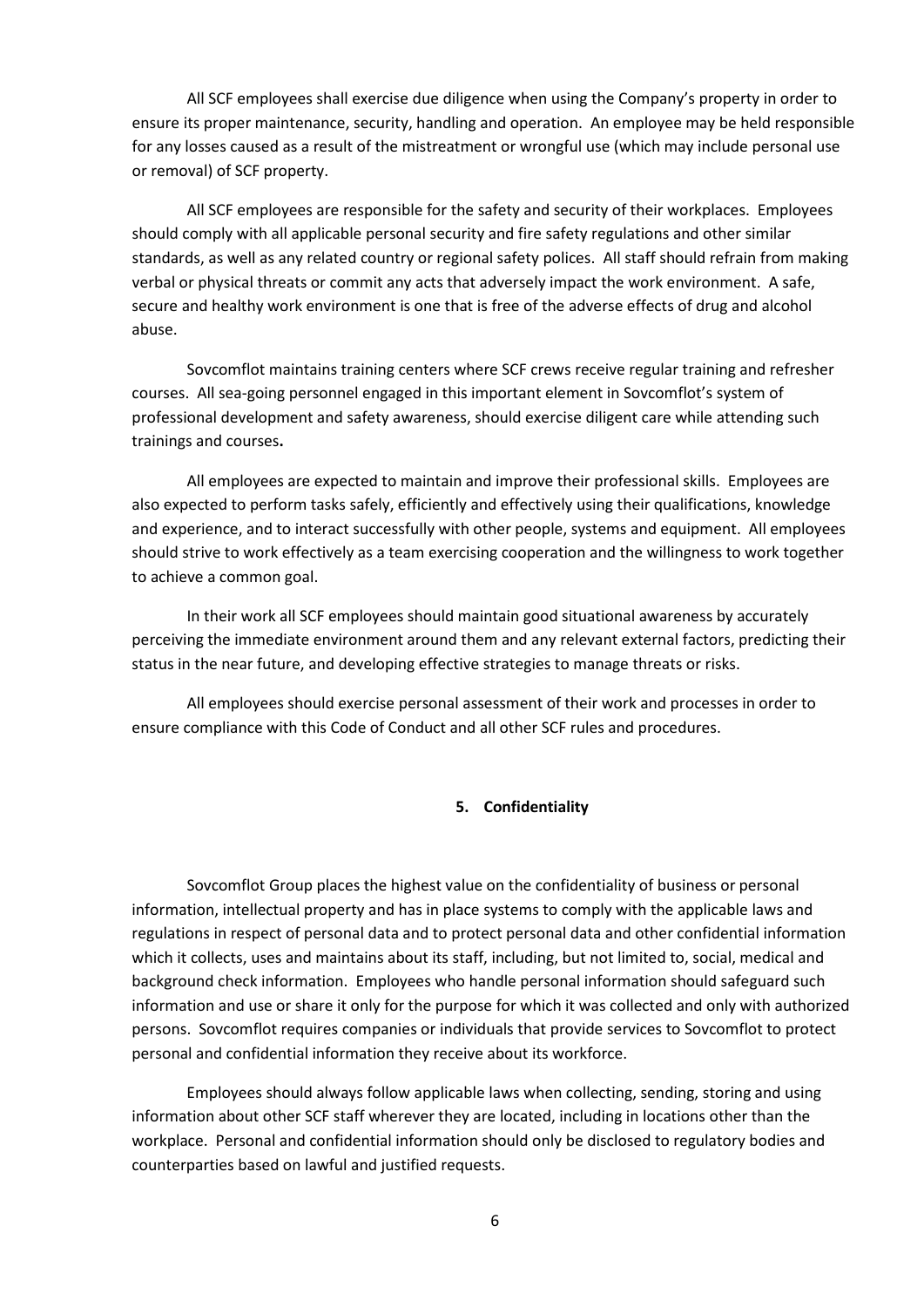SCF employees are obliged to safeguard personal, proprietary and confidential information that they obtain or create in connection with their activities for Sovcomflot, regardless of its form, both during or after ceasing their employment with SCF. All employees should use any relevant information only for their work purposes. All employees should assume that any information they receive about Sovcomflot, its workforce, suppliers, vendors, business partners or shareholders is confidential information and should be protected from disclosure. It is important to ensure that business-related documents are produced, copied, faxed, transmitted, filed, stored and disposed of by means designed to prevent unauthorized disclosure of, or access to, such information.

The following rules should be followed in order to ensure proper confidentiality:

- Secure access to computers and work areas to prevent unlawful interference. Change login passwords on business computers regularly. Sensitive information should be stored on removable media only when required in the performance of assigned duties and must be encrypted.
- Ensure compliance with the Company's clean desk policy remove all sensitive/confidential materials from workstations and lock them in a secure place when the items are not in use or when an employee leaves his/ her workstation.
- Refrain from discussing sensitive matters or proprietary or confidential information in public places such as elevators, hallways, restaurants, restrooms and public transportation or on the internet in blogs and social networking sites.
- Exercise caution when using mobile phones or other communication devices or messaging services, and take care when discussing confidential or proprietary information in open workplace areas.
- Inform your manager or the PAO Sovcomflot Head of the Legal Department and/or PAO Sovcomflot Compliance Head, if you believe you have received confidential information inappropriately.
- Return all means of access to SCF information when your employment ends.

### **6. Ethical Behaviour**

Sovcomflot promotes ethical behavior in the work environment. Employees are encouraged to prevent discrimination based on a person's race, sex, gender, colour, religion, national origin, nationality, citizenship, age, physical or mental disability or medical condition, marital status, culture, ancestry, military status, veteran's status or employment status. Discrimination and harassment are completely inconsistent with the Company's policy of providing a respectful, professional and dignified workplace. Sovcomflot is committed to promptly investigating any allegations of harassment or discrimination, handling any such investigations with sensitivity and taking appropriate disciplinary action to the fullest extent possible permitted by local law. Any retaliation against individuals for raising claims or concerns regarding discrimination, harassment or intimidation or for participation in the investigation of any such claim or concern is prohibited.

Sovcomflot strives to be a company with a healthy work environment where people are respected and valued. Sovcomflot creates equal opportunities for the professional development of all employees. SCF employees are encouraged to treat each other with mutual respect and dignity.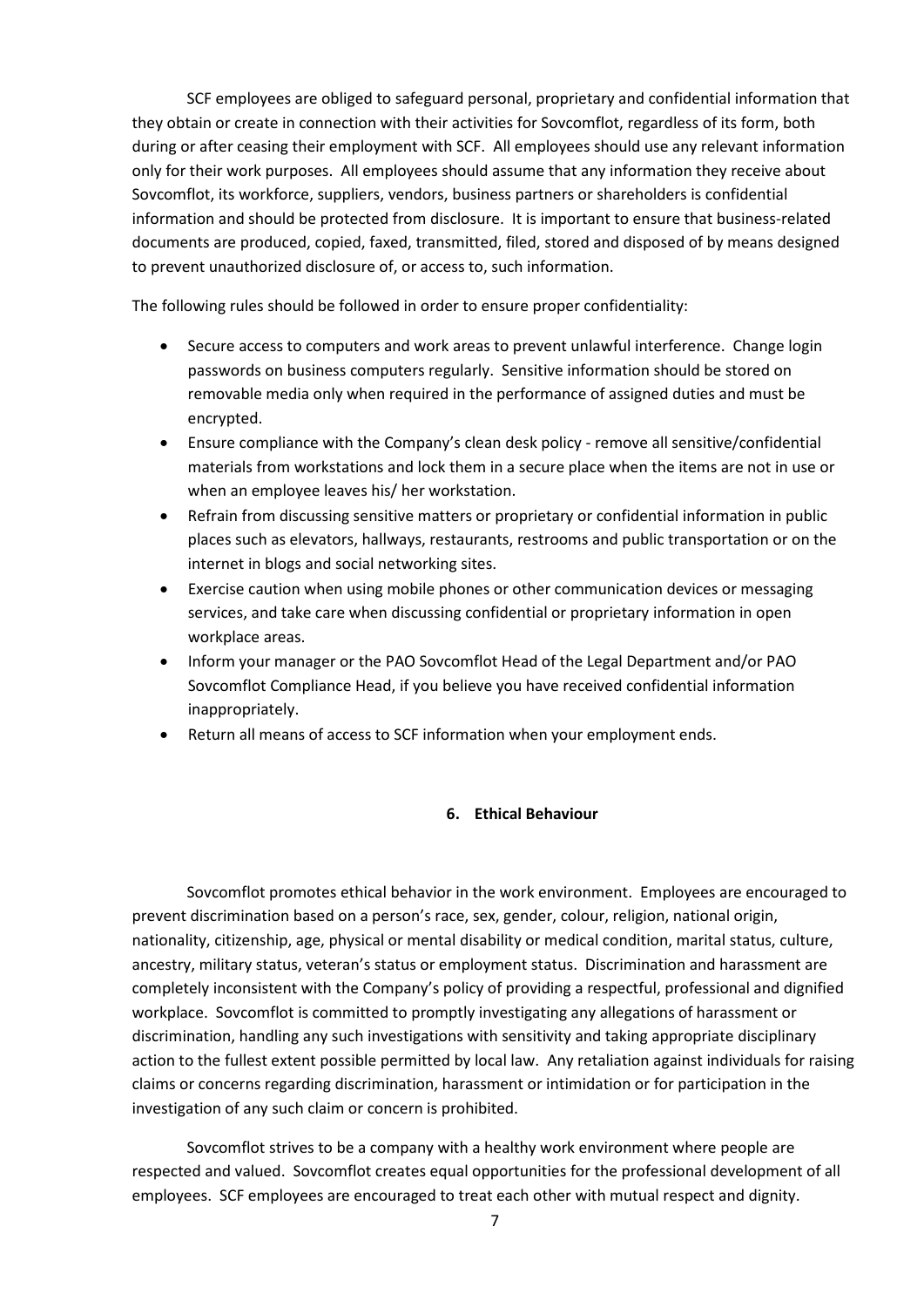Sovcomflot Group and its employees undertake not to enter into any activity considered to be illegal, unethical or immoral or of such nature that it can adversely affect the integrity or reputation of SCF.

#### **7. Press and Social Media**

Each SCF employee is responsible while at work and when away from work for safeguarding the reputation of the Company. Sovcomflot Group employees should not claim, nor imply that they are speaking on behalf of the Company, unless duly authorized to do so. Employees should owe a duty of loyalty and respect when publicly communicating in press or in social media (which includes printed materials, such as, newspapers, books, articles and to the internet, such as, multimedia, social networking web sites, blogs and wikis both for professional and personal use) and it is prohibited to share sensitive or confidential information about SCF on personal social media without prior authorization. SCF employees should take care not to mislead readers/followers into thinking that a comment or post has been made on behalf of Sovcomflot, no matter whether or not Sovcomflot is mentioned in any such post or blog. Posting any content on social media in breach of this Code of Conduct may result in disciplinary action and or termination of the relevant employment contract.

### **8. Conflicts of Interest**

Sovcomflot aims at avoiding conflicts of interest and to behave and act transparently in any area of its business dealings. Employees are encouraged to avoid any conflicts of interest or even the appearance of any such conflict. Personal interests of employees must not interfere with SCF's goals and stakeholders' interests. Business decisions should be driven by business reasons, rather than by individual personal gain. Employees should evaluate situations which could potentially lead to a conflict of interest and promptly report any concerns to their business manager or to the Sovcomflot Anti-Bribery Officer and/or PAO Sovcomflot Compliance Head and/or PAO Sovcomflot Head of the Legal Department. Employees should always use their fair judgment to manage, mitigate and avoid potential conflicts of interest.

Sovcomflot is committed to the prevention of bribery in its business dealings around the world. All employees are expected to conduct business and operations in accordance with the highest standards of business conduct, which include compliance with all applicable laws prohibiting bribery, corruption, fraud, while also always avoiding the appearance of any wrongdoing. All employees should strictly avoid any situations which might give rise to the risk of bribery in their dealings with third parties, which may include inter alia but are not limited to: (i) giving or accepting or allowing a close family member to accept a payment (including cash or cash equivalents such as gift certificates, vouchers or bank cards), gifts or hospitality with the expectation or hope that an advantage will be received, or to reward a business advantage already given; (ii) giving or accepting a gift or hospitality during any commercial negotiations or tender process, if this could be perceived as intended or likely to influence the outcome of such negotiations or tender (this includes giving or accepting a gift or hospitality in return for the withdrawal of a tender or inducing someone to withdraw a tender); (iii)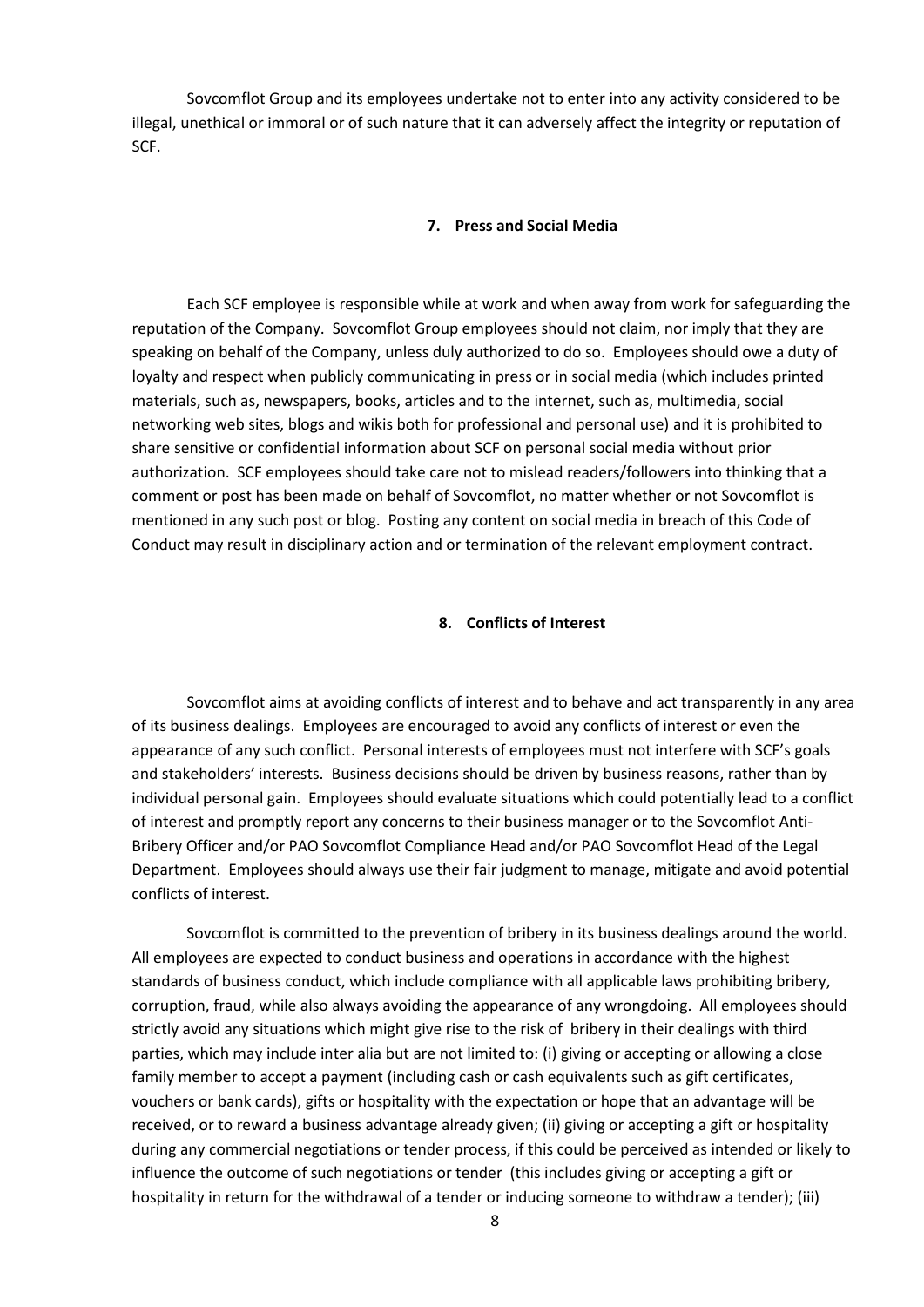accepting a payment, gift or hospitality from a third party where there is a risk that it is offered with the expectation that it will provide a business advantage for them or anyone else in return; (iv) accepting hospitality from a third party that is unduly lavish or extravagant under the circumstances.

Whenever SCF employees are engaged in any outside business, political or pro bono activities there is the risk of potential conflict of interest. Employees are encouraged to comply with any applicable laws and regulations and maintain the highest standards of personal and professional integrity to ensure real and potential conflicts of interests are appropriately managed or mitigated, which may include not engaging in any such outside activity.

For more detailed information on countering bribery and corruption SCF employees are urged to refer to the Sovcomflot Group Anti-Bribery and Corruption Policy (ABC Policy).

### **9. Documentation Retention**

Sovcomflot aims to maintain accurate and complete records and documentation. All employees are responsible for the integrity of data and information, including reports and documents under employees' control. To achieve best practice in document retention employees should maintain records in sufficient detail, follow appropriate accounting standards, and store and file relevant documents appropriately subject to any retention terms as specified by relevant procedures or applicable regulations. Employees should not destroy or alter any records that are potentially relevant for audits, investigations or claims.

All SCF staff should always remember that communications and files created by an employee during the course of business are the property of the Company and not the private property of employees. Sovcomflot may at any time review and audit any files and records of employees to ensure compliance with this rule in the best interests of business integrity.

### **10. Modern Slavery and Human Trafficking Statement**

Sovcomflot's strategy is to offer 'best in class' integrated commercial and technical services underpinned by a culture of a socially responsible business with ethical behavior as its core value. SCF recognizes that slavery, servitude, forced labor and human trafficking ("Modern Slavery") is a global and growing issue. No sector or industry can be considered immune. Sovcomflot is committed to ensuring that there is no Modern Slavery of any kind within its operations or supply chains.

Sovcomflot promotes a zero-tolerance approach to Modern Slavery (which involves the deprivation of a person's liberty by another to exploit them for gain either personally or commercially) and believes that respect of human rights is integral to being a responsible company.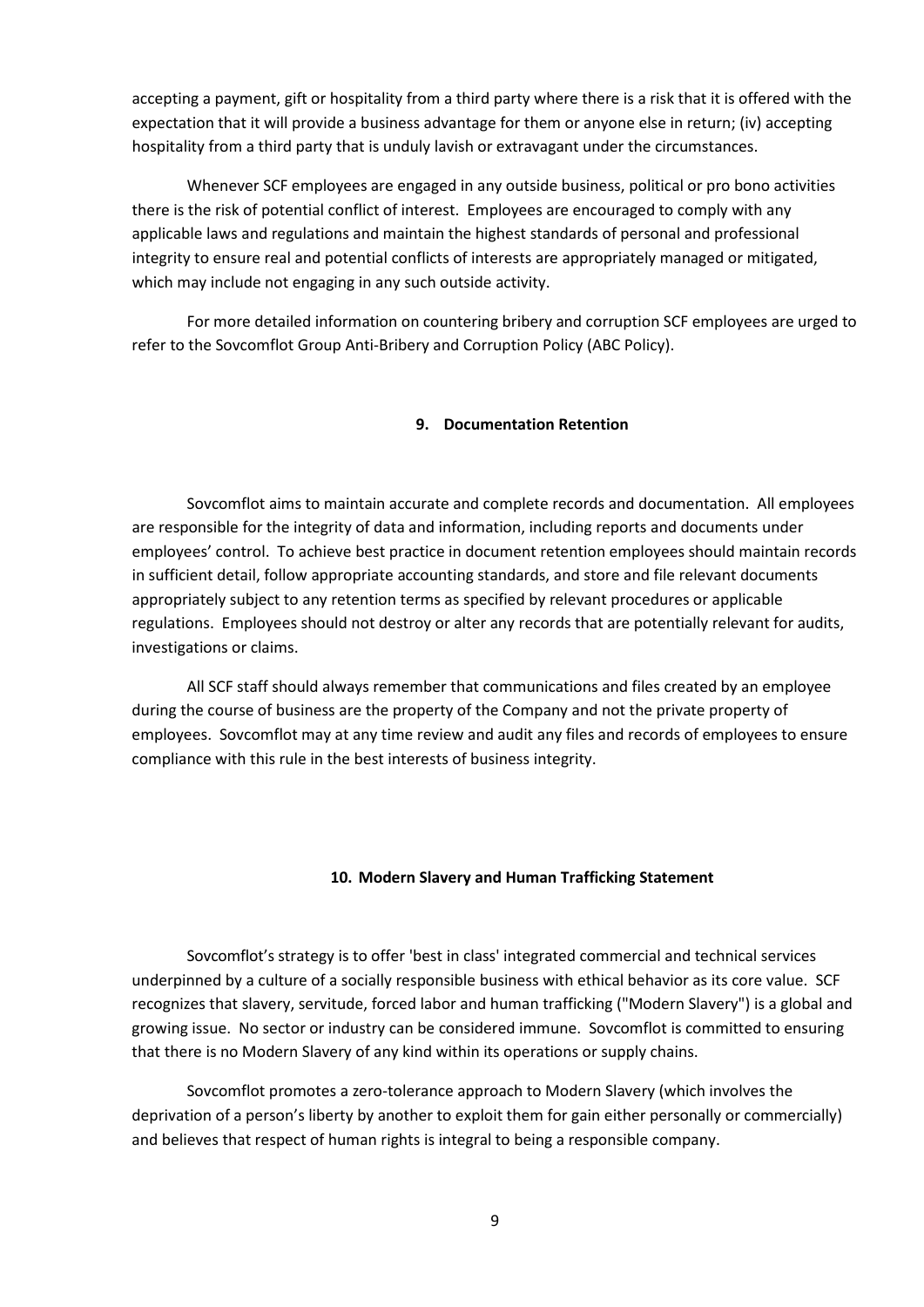Sovcomflot is committed to providing a workplace free of any form of harassment or discrimination and expects all SCF suppliers to do the same. The supply chains supporting SCF's business comprise suppliers providing a wide range of support functions and products including but not limited to services such as equipment maintenance, information technology, cleaning and security. Sovcomflot Group is committed to building and strengthening existing policies and practices to eliminate Modern Slavery and human rights violations within its supply chains.

All SCF business functions have overall responsibility and accountability for preventing Modern Slavery in their supply chains (which measures include procurement policies and due diligence of suppliers, including "Know Your Supplier" Questionnaire and procedures) and commit to combating Modern Slavery and human trafficking anywhere within the SCF organization or its supply chains.

## **11. Open Reporting**

If an employee has a concern about any activities in the Sovcomflot business, this Code provides a mechanism by which they can notify management. All notifications under this Code should be investigated as a matter of priority in order to reach a prompt resolution.

If an employee has a legitimate concern about, and holds a reasonable belief that the information he/she has, relates to one of the areas and he/she wishes to raise the concern in good faith, it could be raised with his/ her Manager / Director (if ashore) or the Master (if onboard) for resolution. If at any time an employee knows of, or suspects, any of the occurrences listed above in this Code of Conduct or any other legitimate similar concerns, they may also report the matter immediately to PAO Sovcomflot Head of the Legal Department and/or PAO Sovcomflot Compliance Head, so that appropriate action may be taken to deal with the situation.

If an employee prefers not to raise the matter with his/her management or he/she feels his/her management has not addressed the concern adequately and he/she wishes to raise the concern in good faith, he/she should raise this concern through Open Reporting tool available at the Company's official website – [www.scf-group.ru](http://www.scf-group.ru/) 

Open Reporting is a confidential way to get answers to questions and to raise concerns. Sovcomflot will provide crew members and other staff members with information about the Open Reporting prior to each employment and will also remind them of the availability of this reporting system by posting relevant notices in offices and crew mess rooms, the Engine Control Room (ECR), the Bridge and other common areas onboard.

The Company's Open Reporting strictly prohibits any retaliation against such 'Whistleblowers'. Whistleblowing reports sent through Open Reporting must be made without fear of reprisal and may be anonymous. Any victimization of an employee who reports openly, or any attempt to deter him/her from reporting openly, will be regarded as a serious disciplinary offence and will result in action under SCF's disciplinary procedures.